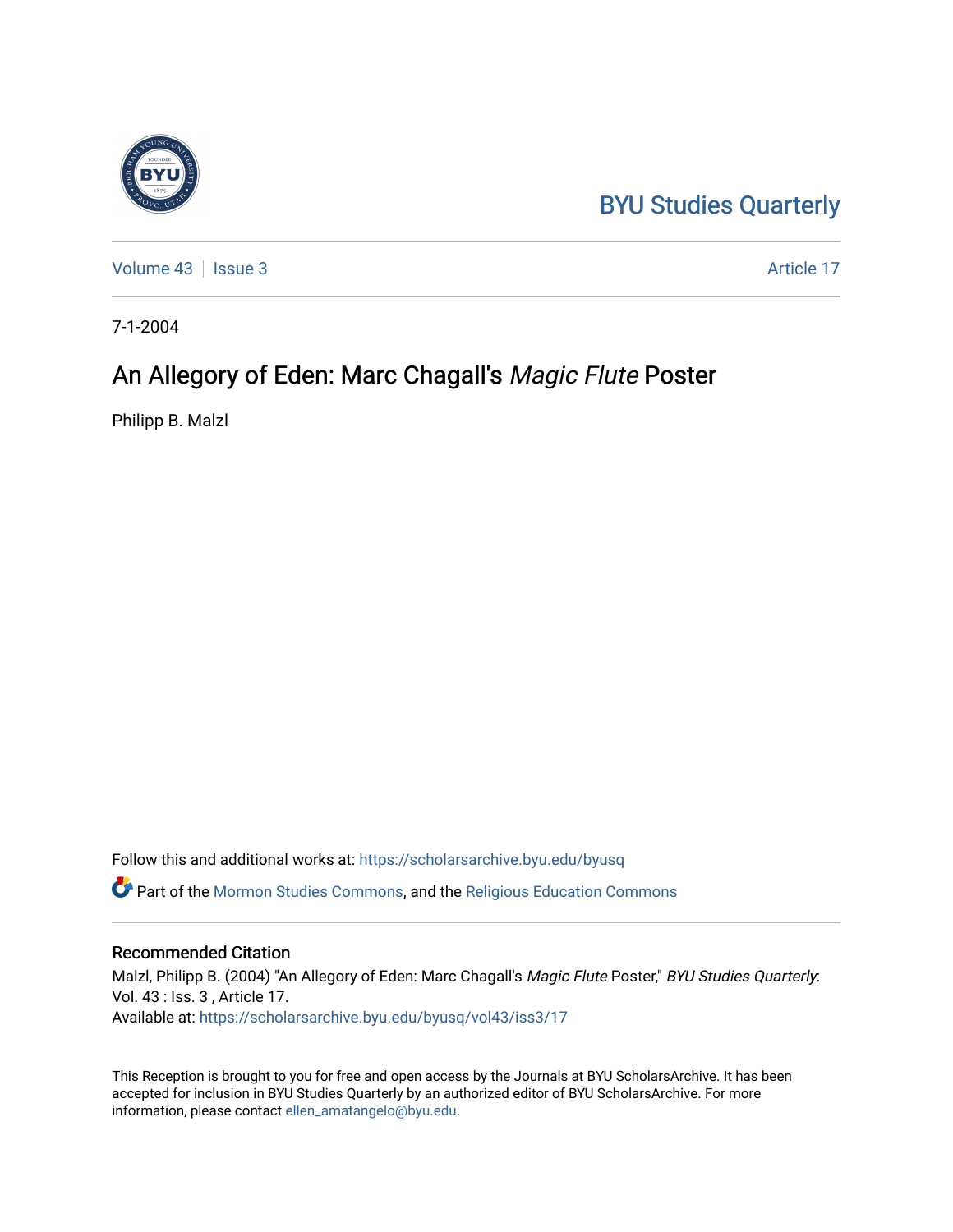

FIG. I. *The Magic Flute, Main Poster,* by Marc Chagall, 1966, created for the Metropolitan Opera. The images in this poster represent not only characters from Mozart's opera but also characters from the Garden of Eden.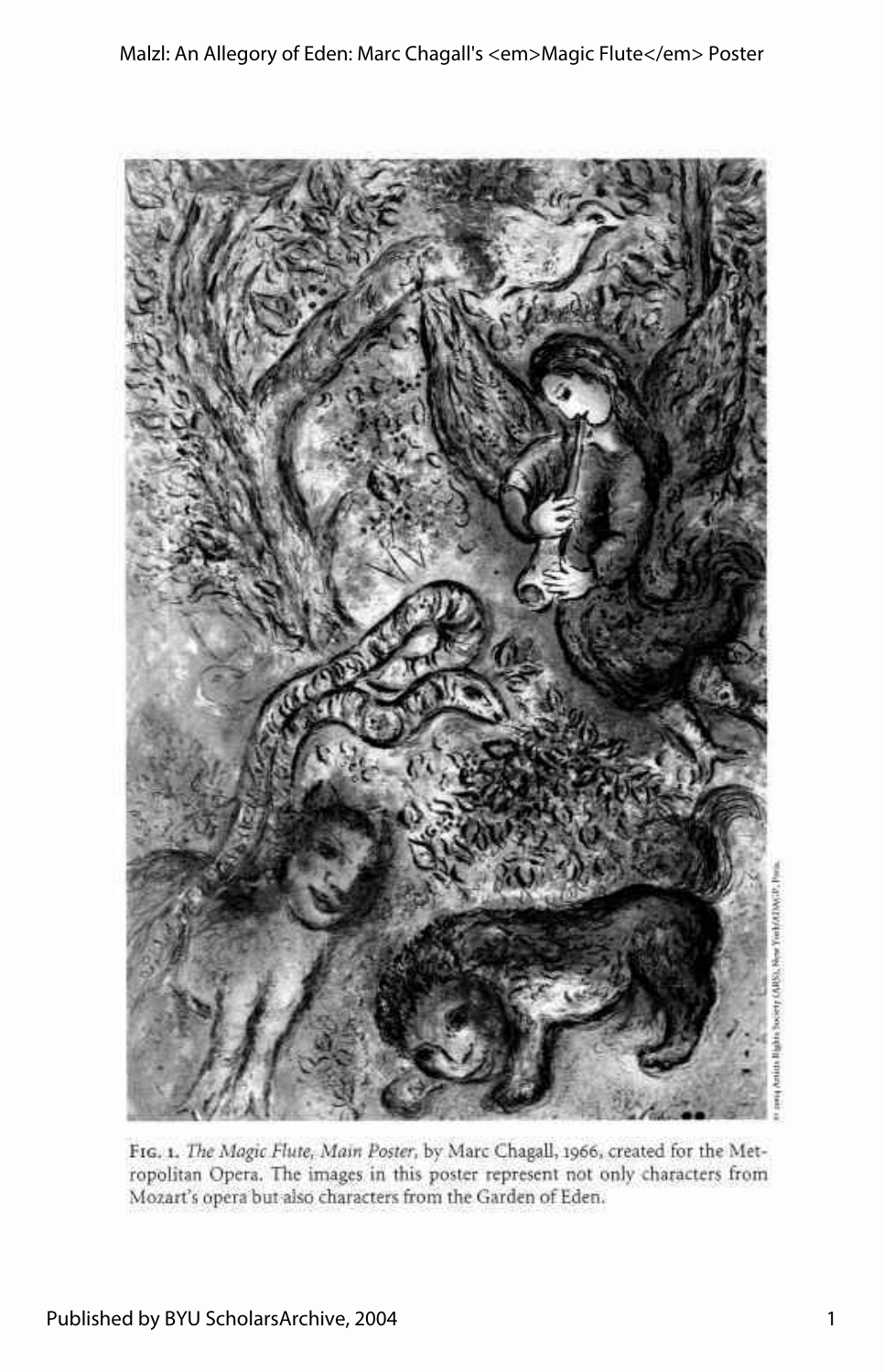# An Allegory of Eden

Marc Chagall's *Magic Flute* Poster

*Philipp B. Malzl* 

"For me there is nothing on earth that approaches those two perfections, *The Magic Flute* and the Bible."<sup>1</sup>

—Marc Chagall

In 1964, the Metropolitan Opera Company in New York City commissioned Marc Chagall to design the stage sets and costumes for its first n 1964, the Metropolitan Opera Company in New York City commisproduction of Mozart's acclaimed opera *The Magic Flute,* scheduled for 1967. In three years, Chagall created 13 large curtains, 26 smaller curtains, and 121 costumes and masks.

In addition, the Metropolitan Opera asked the artist to produce two monumental murals entitled *The Sources of Music* (1966) and *The Triumph of Music* (1966), which pay tribute to the world's great opera composers and which were permanently installed in the foyer of the new Lincoln Center opera house. Although these images were not intended as part of the 1967 production of *The Magic Flute* per se, one of them, *The Sources of Music,* does contain overt references to Mozart. One group of figures in *The Sources of Music* reappears almost unchanged in the poster Chagall made in 1966 to serve as an advertisement for the Met's production of *The Magic Flute.* This composition, entitled *The Magic Flute, Main Poster* (fig. 1), depicts a small group of animal characters that correspond to the main figures from the narrative of Mozart's opera. Compared to the art historical importance of the stage designs and the Lincoln center murals, the poster is probably the least significant.

Nonetheless, the *Magic Flute* poster deserves attention for a specific reason: it bears a strong resemblance to Chagall's numerous Garden of Eden scenes. The Garden of Eden is a theme the artist treats at various

*BYU Studies 43, no. 3 (2004)* 219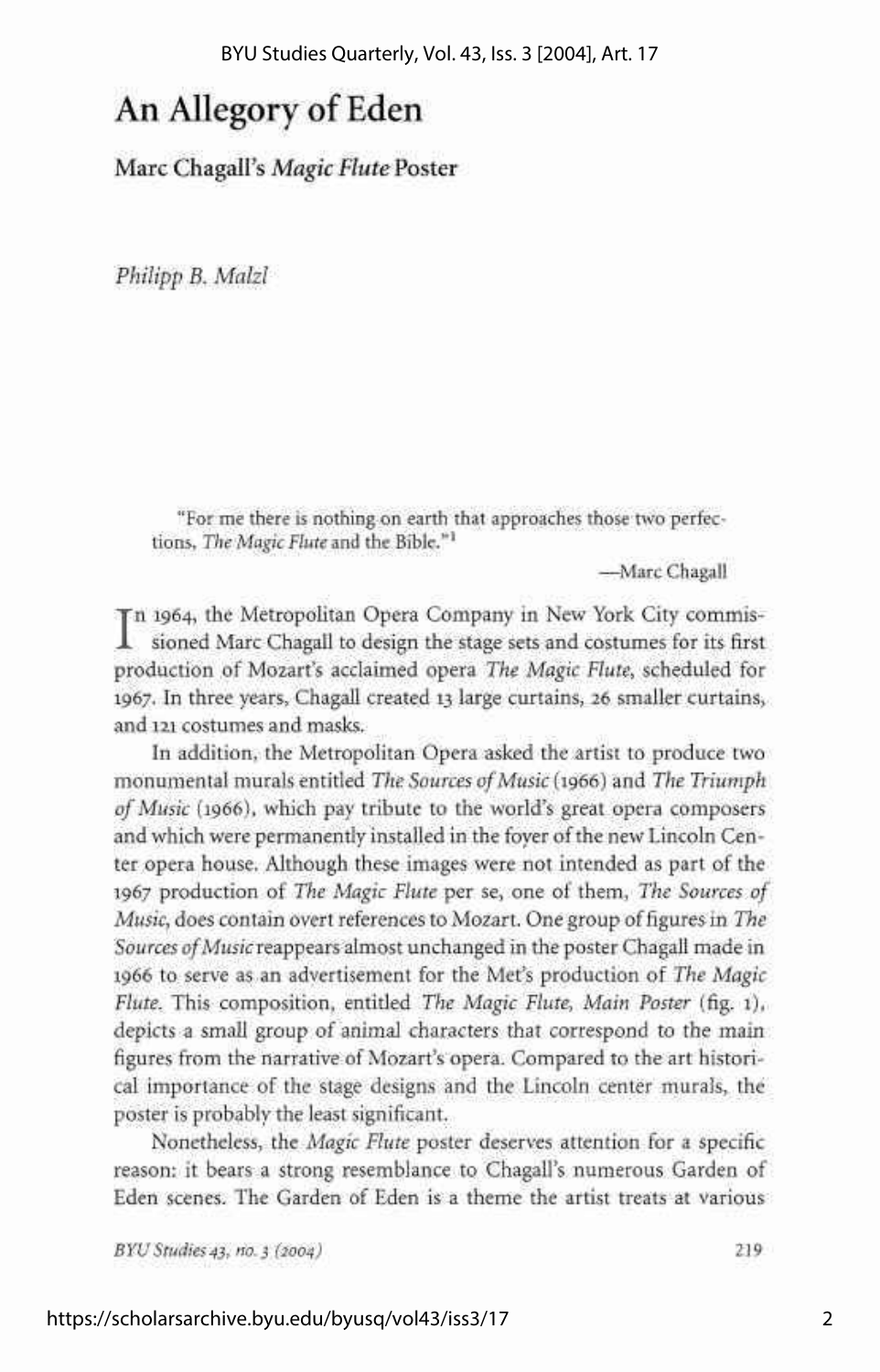#### $220 \sim$  *BYU Studies* Malzl: An Allegory of Eden: Marc Chagall's <em>Magic Flute</em> Poster

stages of his artistic career, most frequently in the decade preceding this poster. The similarity of the poster with Chagall's edenic themes does not appear to be a phenomenon of chance. Instead, everything points to a deliberate attempt by Chagall to draw parallels between *The Magic Flute*  and the Bible, since he felt that both works shared fundamental principles of goodness and truth. Indeed, each of the figures on the poster can be identified as a character from the opera while simultaneously corresponding to a character from the Garden of Eden. Thus, Chagall pays homage to two major sources of personal and artistic inspiration whose messages he thought to be harmonious.

### **Characters from the Opera in the Poster**

Before demonstrating the dual symbolism of the creatures on the poster, I must first establish their identity in the opera. The *Magic Flute* poster is inhabited by five distinct figures. Two felines occupy the base of the composition. In the dense foliage of green trees and bushes above them lurks a large snake. To its right, a mysterious flute-playing winged figure hovers seemingly weightlessly in space. Immediately above this winged figure, a bird with an abstracted, triangular tail feather forms the apex of the composition. These characters are all enveloped in a lush and colorful vegetative environment, presumably a forest, indicated by two trees and shrubbery surrounding the characters.

At first glance, this scene appears to depict simply a group of animals enjoying the music coming from a flute. One is reminded of act 1, scene 3, of *The Magic Flute,* when Tamino plays his enchanted flute, whose magical sounds lure the forest animals out to dance; however, a comparison with Chagall's sketches and designs for the stage backdrops and curtains renders this interpretation problematic. Upon closer examination, it becomes evident that these creatures actually represent four key figures from Mozart's opera symbolically disguised as animals. The winged figure stands for the Queen of the Night, while the snake represents the serpentlike creature chasing Tamino in the first scene of the opera. The pair of lions is meant to symbolize Tamino and Pamina, and, finally, Sarastro is embodied in the white bird above.

**The Woman/Bird.** In terms of composition, the flute-playing figure is most prominent. Again, although the flute player could be Tamino, more evidence speaks in favor of the flute player as the Queen of the Night. This attribution of identity is supported by four specific clues. First, the flute she is playing was delivered to Tamino by her design. Second, and more importantly, this figure is a hybrid: part human, part bird. And although Tamino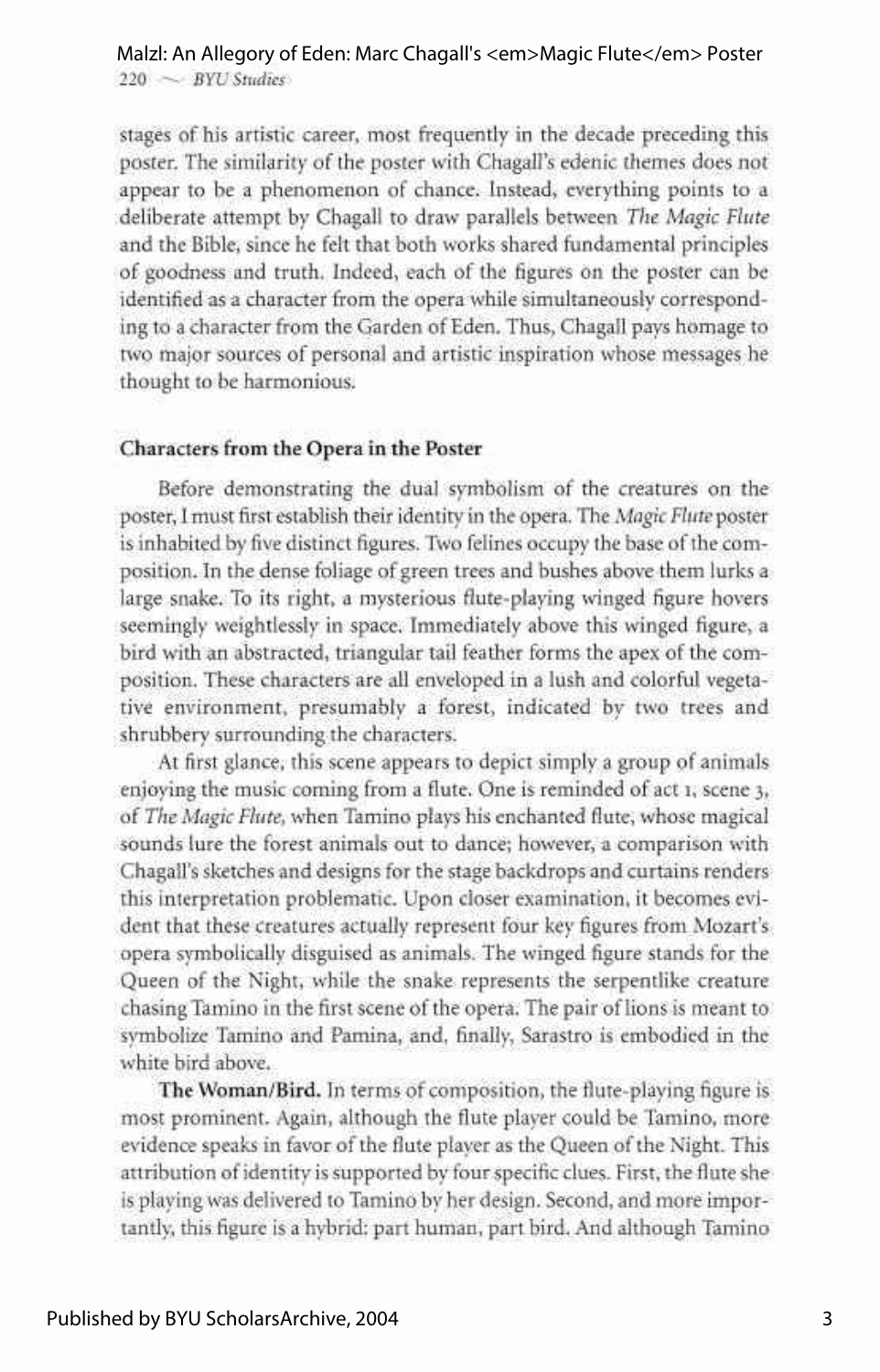### *Marc Chagall's* Magic Flute Poster - 221

is not directly associated with birds in any way, the Queen is an enthusiastic bird collector and employer of a professional bird catcher named Papageno. The bird may thus be interpreted as one of her symbols.

A comparison with other depictions from Chagall's opera designs reveals a pattern that supports the association of the Queen with birds. For instance, the artist's design on the curtain for act 2, scene 10, depicts a crowned female figure inside a large bird, embedded in the dark blanket of night, suggested by the moon and stars on a blue background (fig. 2). Similarly, the curtain for the finale shows a female head and torso combined with a bird. Significantly, this time the woman is holding a flute. In addition, the face and talons of the part-bird figures in the poster and in the finale curtain are virtually identical.

Color is the final indicator of the half-bird's symbolic identity in the poster. Chagall has always utilized color to express ideas and emotions. Speaking about the ideology of his art in general, Chagall argued, "The style has no importance. The thing is to express oneself. Painting should have a psychical content. .. . I attenuate the white, I *muddy the blue by countless thoughts.* The psyche should get into the paint" (italics added).<sup>2</sup>

In other words, Chagall did not use color without considering its connotations. Supported by the artist's statement, it can be argued that his choice of blue, which surrounds both the Queen and the snake in the poster, might symbolically emphasize her role as ruler of the night. On a secondary level, blue may even represent the lies proceeding from her flute in the form of mesmerizing music, deceiving those within her reach. Contrast, for instance, the dominant use of blue in figure 2 with the vivid red in the curtain for the finale (fig. 3): by the end of the opera, a powerful red, perhaps Chagall's visual signifier for "Good," has conquered and replaced the Queen's "Evil." Furthermore, the Queen's hypocrisy is highlighted by a shimmering, semicircular halo as well as by her meek and innocentlooking face. By comparison, in the curtain for act 2, scene 10, the Queen is also wearing a crown. These details identify the hybrid in the poster as the Queen of the Night.

**The Snake.** The snake in the poster can be identified as a representation of the serpentine creature mentioned in the opera libretto. Its depiction in the *Magic Flute* poster is solely based on its brief appearance at the beginning of the opera when it pursues Tamino, only to be subdued by the Three Ladies.

**The Lions.** The other key characters in the *Magic Flute* poster are two feline creatures that resemble a pair of lions. The one on the right probably represents Tamino, while the one on the left stands for Pamina. This theory is supported by gender-specific features of the animals. For instance, the lion on the right has a mane, which is exclusive to male lions,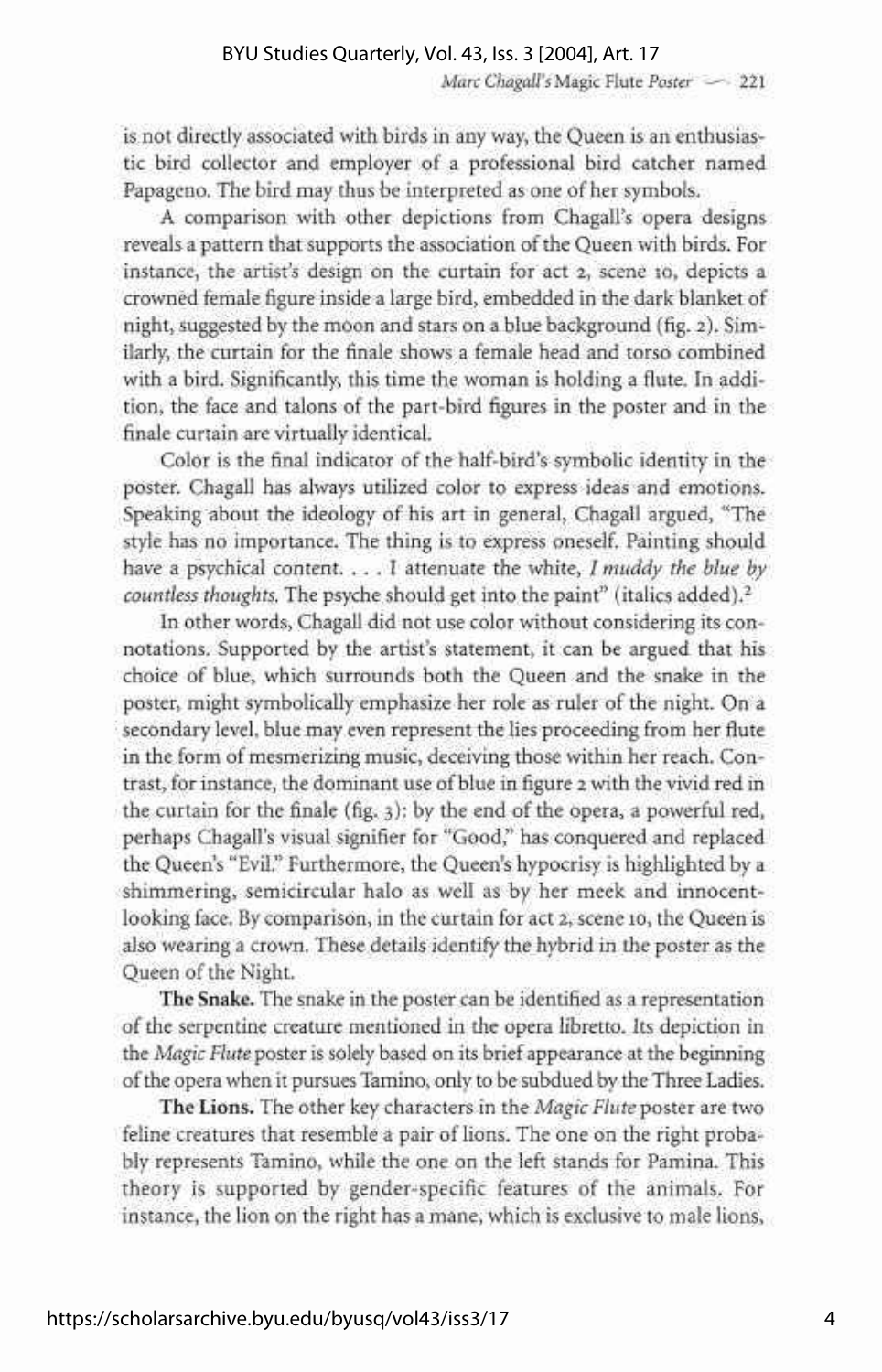Malzl: An Allegory of Eden: Marc Chagall's <em>Magic Flute</em> Poster

222 .---• *BYU Studies* 



FIG. 2. Detail of *The Magic Flute: Curtain for Act II, Scene 10,* by Marc Chagall. The crowned female figure inside the bird shows an association between the Queen of the Night and bird imagery.



FIG. 3. Detail of *The Magic Flute: The Curtain for Finale,* by Marc Chagall.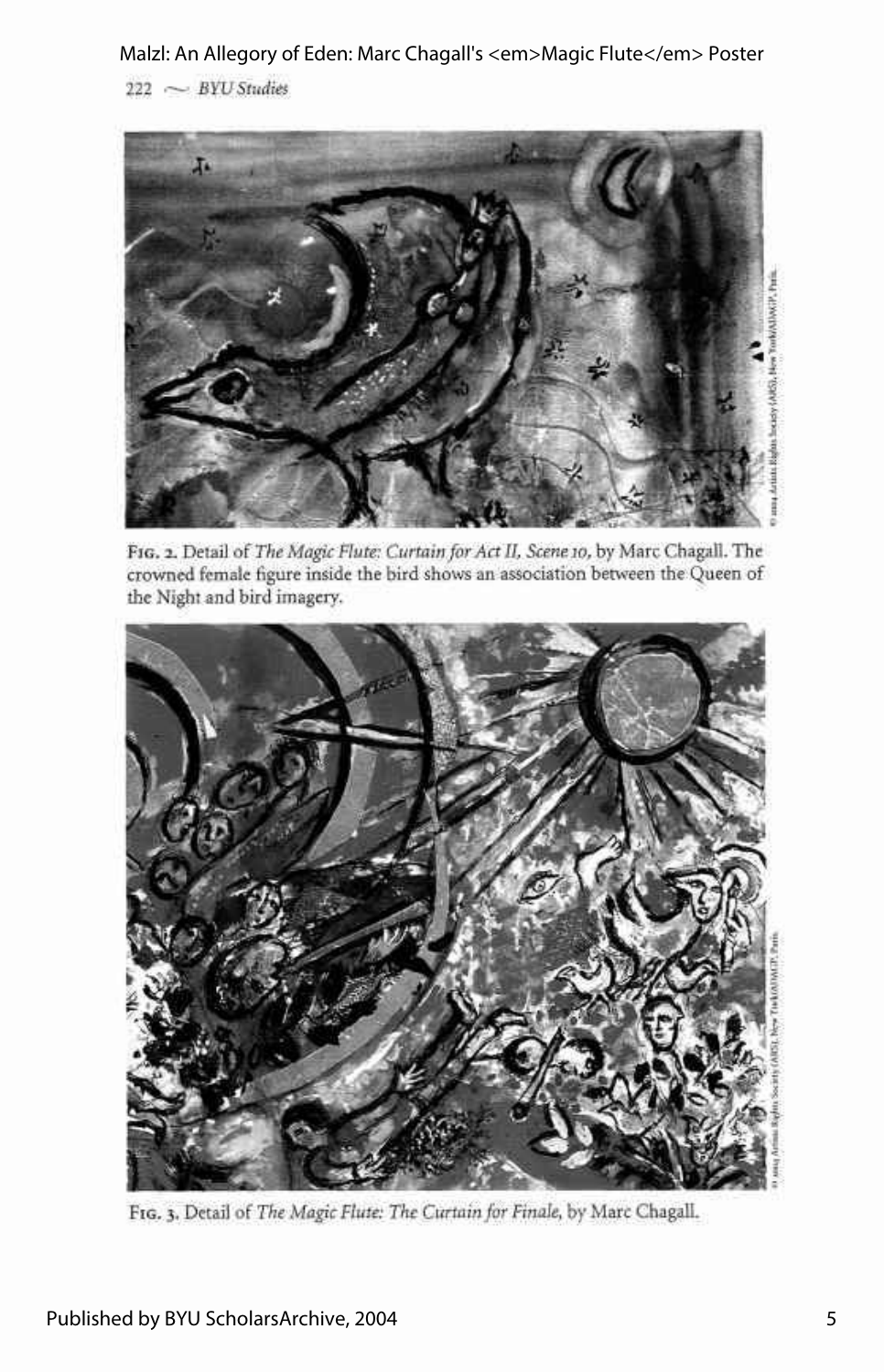while the lion on the left has feminine facial features that are stressed by makeup-like accents, particularly on the lips. It is also noteworthy that Chagall depicted the lioness's feet like the Queen's, thus linking her physiologically to her mother.

It seems as though Chagall tries to illustrate an amorous relationship between the pair of lions. First, the lions seem playful, as if they were courting. Second, a yellow area unites the two creatures in a world of their own, which is only partially invaded by the Queen's color, blue. In the opera, Tamino was deceived by the Queen for some time. For this reason, Chagall may have tainted his body with blue.

But why would Chagall have chosen to disguise Pamina and Tamino as lions? This choice may be partially explained by referring to Freemason symbolism, a frequently employed interpretive source for scholars dealing with *The Magic Flute* opera. In Ancient Craft Masonry, the lion represents Christ, the "lion of the tribe of Judah."<sup>3</sup>

In addition, a consideration of the lion's secular iconography yields insight. In various cultures, lions are thought to be royal and noble creatures chosen to rule over all other animals. Similarly, Prince Tamino and Princess Pamina are rulers in their own right. But beyond their simple hereditary royalty, Chagall must have considered the individual noble character traits of Tamino and Pamina. For instance, in his analysis of the *Magic Flute* libretto, Robert Moberly expresses commonly held notions about Pamina's noble character. Besides the "exceptional Strength and Beauty of her womanly Nature,"<sup>4</sup> he praises the princess for being "brave and unselfishly loyal, virtuous . . . truthful, [and] . . . incorruptible.<sup>95</sup> Similarly, Tamino is described as having his heart in the right place. Although he is naive and timid, Moberly observes, the prince is "trying to be brave" and is "earnestly anxious to become a wise ruler."<sup>6</sup> It is clear that theirs are truly noble attributes, thus validating Chagall's symbolic association of Tamino and Pamina with lions on two related levels: similarity to Christ and secular nobility.

Within the context of *The Magic Flute,* this symbolic association linking lions with Tamino and Pamina continues with Sarastro, the wise king. For instance, Papageno, mistakenly fearing Sarastro to be a bird-eating carnivore, calls him a *Tiger Tier* (tiger-animal; 1.8). Moreover, when Sarastro first appears, he does so in command of a majestic, lion-drawn chariot (1.8). A sketch for the opera performance illustrates how Chagall envisioned this scene (fig. 4). Although neither of the lions pulling the chariot is meant to embody Sarastro physically, it is likely that Chagall forged a symbolic link between Sarastro—the thematic source of goodness, truth, and light—and those who would eventually partake of these virtues within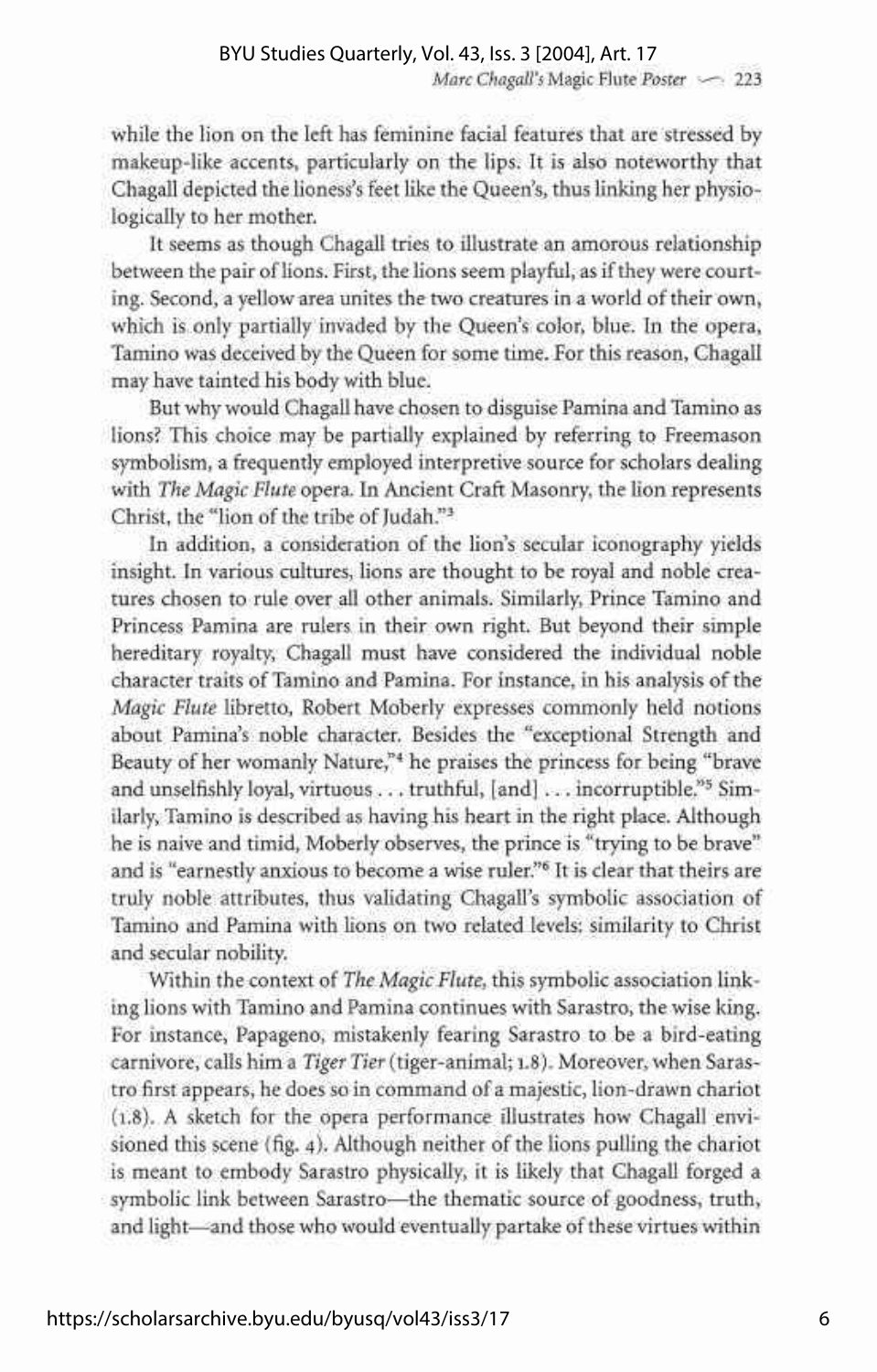

FIG. 4. *Magic Flute: Sketch of Chariot Pulled by Lions,* by Marc Chagall. This is a sketch for the performance of act 1, scene 8. Sarastro first appears in the opera in a chariot pulled by two lions. Here Chagall may be linking the Christlike Sarastro with the Masonic epithet for Christ: "lion of the tribe of Judah."

Sarastro's temple. By depicting Tamino and Pamina as lions, Chagall alludes to their symbolic identity as Sarastro's ideological offspring.

**The White Bird.** The final creature in the poster that represents a character from the opera is the white bird. It is true that birds, as well as hybrids between birds and humans, have long been a standard icon of Chagall's paintings and etchings, so much so that at times their depiction appears random and insignificant. Nevertheless, it is hard to believe that Chagall would have placed this particular bird arbitrarily, especially considering the symbolism of the other characters in the poster. Although birds have earlier been interpreted as a symbol of the Queen of the Night, several hints suggest that this particular bird personifies Sarastro. First, he is really the fourth essential opera figure to be accounted for. If the bird does, in fact, represent Sarastro, Chagall is obviously playing on the dichotomy that divides his ideological sphere from that of the wicked Queen. While Sarastro is depicted in the color of wisdom, light, and life, the Queen is surrounded by colors that stand for ignorance, darkness, and death. The bird's place at the apex of the composition could symbolize Sarastro in that he is the only figure in the opera never to be blinded by the Queen's lies, thus rising above all others. Finally, because the bird is white, it might actually be a dove, which strongly suggests a connotation of peace in Judeo-Christian

In annual Australia (Man-Service 15 (AMS), Howe You MATAROUS Points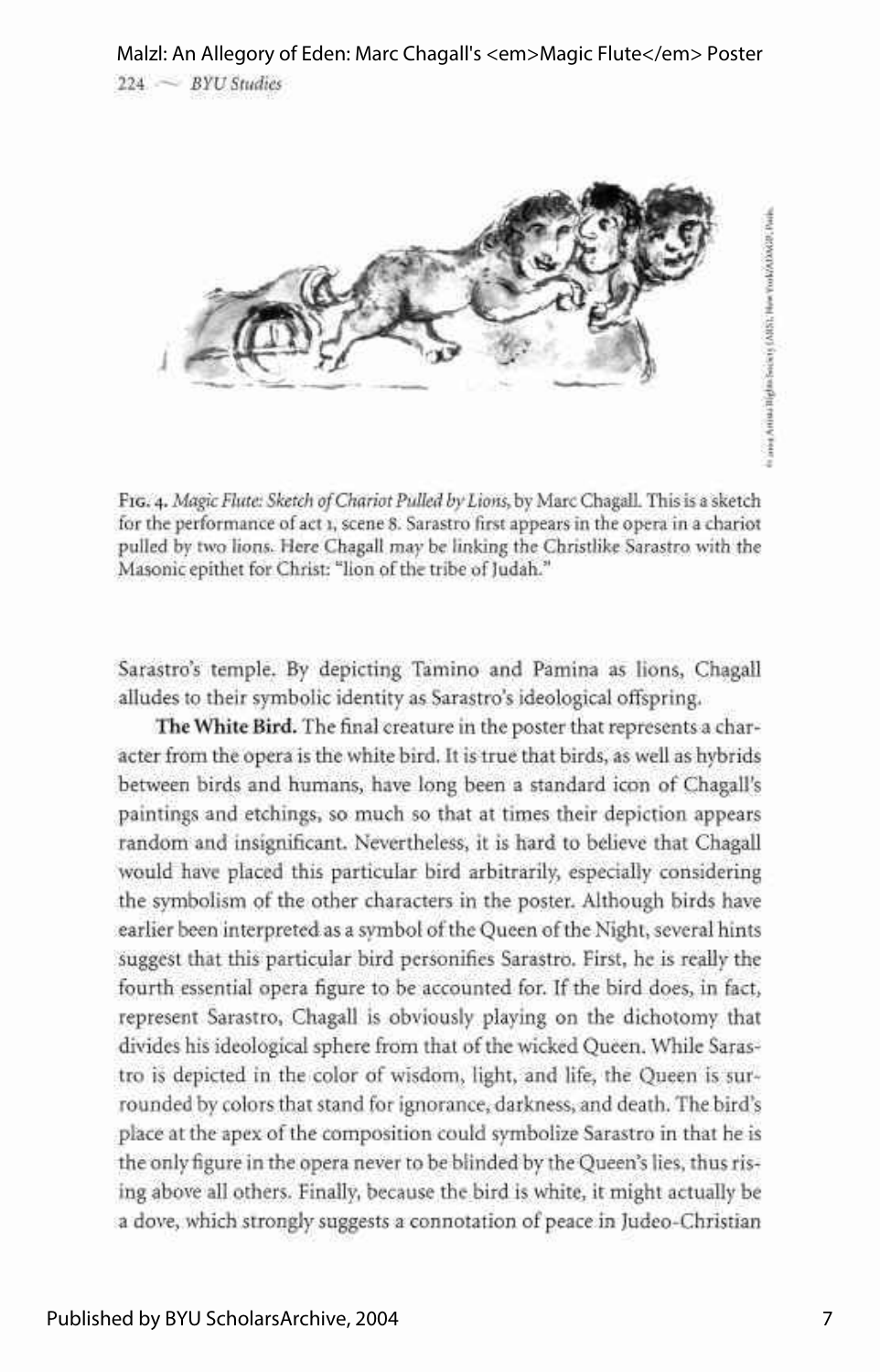*Marc Chagall's* Magic Flute *Poster* •-— • 225

iconography. Again, this proponent of peace provides an appropriate antithesis to the Queen, who is the author of contention in *The Magic Flute.* 

Although everything thus far follows logically, the meaning of the red triangle to the left of the bird is a bit more problematic. Perhaps the triangle is designed to serve simply as an abstracted, colorful tail feather for the bird. At the same time, this shape may constitute another generalized reference to Freemasonry, since the equilateral triangle is one of the most meaningful and common symbols of the fraternity.<sup>7</sup>

The fact that the artist was well informed about the countless references to Masonry in the opera is well documented. Emily Genauer, the primary scholar on Chagall's designs for *The Magic Flute* production, relates how Chagall studied as much as possible about Mozart and the libretto, "as well as analyses of it."<sup>8</sup> Chagall became disenchanted with the overwhelming variety of interpretations, each imposing further manifestations of Masonry onto every element and character of *The Magic Flute.* Genauer observes that, although the painter did not "minimize the importance of Freemasonry to both Schikaneder [Freemason librettist of *The Magic Flute]* and Mozart, . . . Chagall was not concerned either with the references to or even the rituals of Freemasonry, which are scattered throughout the libretto."<sup>9</sup>

Although he refrains from rejecting Freemason interpretations altogether, Chagall makes it clear that he feels uncomfortable with reductive interpretations of the opera: "There are many levels of meaning [in the opera]. Who shall say that one or the other is right or the only one?"<sup>10</sup> While he respects scholarly interpretations, Chagall reserves his artistic right to extract personalized meaning from the opera, based on his unique observations and experiences. Thus, the red triangle might be read as a superficial reference to Masonry while simultaneously acting as an aesthetically pleasing, abstracted part of the bird's anatomy.

## **Characters from the Garden of Eden in the Poster**

Having identified each of the figures in the poster, we are now prepared to consider another key aspect of this image: Chagall believed that *The Magic Flute* had layers of meaning. In fact, Chagall capitalized on this multiplicity of meaning and extracted from the opera an additional interpretation, a biblical allegory. He provided hints of his vision not only in the sketches and designs for the opera, but most overtly within the poster.

**Biblical Influences in Chagall's Earlier Work.** The *Magic Flute* poster bears easily recognized similarities to Garden of Eden scenes Chagall created both before and after the poster. The Old Testament had always struck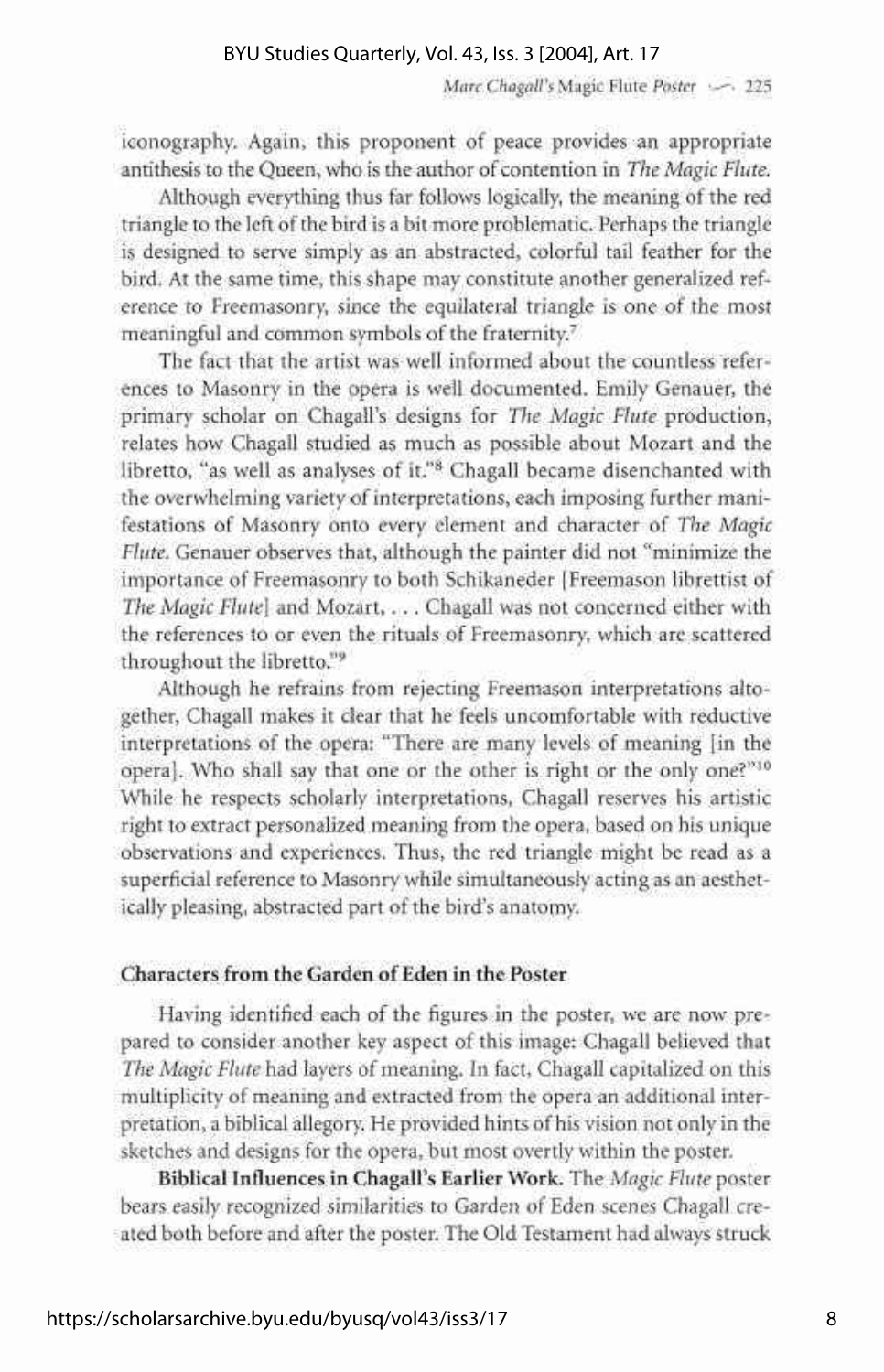### Malzl: An Allegory of Eden: Marc Chagall's <em>Magic Flute</em> Poster

 $226 \sim$  *BYU Studies* 

a chord with Chagall, who was Jewish. Recalling his upbringing with the Bible, Chagall used these tender words: "Since my childhood, [the Bible] has filled me with vision about the fate of the world and inspired me in my work. .. . For me it is like a second nature."<sup>11</sup>

When he began the *Magic Flute* project in 1964, Chagall was emerging from a sixteen-year period during which he continuously worked almost exclusively on multiple biblical subjects in a variety of mediums. Major works of this nature include Chagall's Bible series, a set of 105 etchings; the art collection of the *Musee National Message Biblique Marc Chagall;* his famous *Jerusalem Windows* cycle; and stained-glass windows for two French cathedrals.

As can be imagined, this repetition of biblical subject matter influenced what Jean-Bloch Rosensaft calls the painter's "corpus of imagery." Rosensaft observes that this visual alphabet "is the source for virtually every important, monumental project from the 1950s on."<sup>12</sup> Surely, Chagall's work for *The Magic Flute* stage designs and costumes is one of these important projects.

Rosensaft further observes that Chagall's biblical images even reemerge in works whose topic is not overtly or intentionally religious. Among other examples, Rosensaft cites the mural *The Sources of Music,* a detail of which inspired Chagall with the composition for the present version of the poster image.<sup>13</sup> Rosensaft concludes that "the Bible becomes so intrinsic to [Chagall's] imagination that it emerges consciously and unconsciously in many of his works, adding additional layers of meaning open to multiple interpretations."<sup>14</sup> Albeit, the biblical echoes in the *Magic Flute*  poster were not unconscious; they were Chagall's intent.

**Chagall's Eden Paintings.** The Garden of Eden theme in particular was of great significance to Marc Chagall, and he depicted it numerous times in multiple mediums. In fact, Pierre Provoyeur, curator of the *Musee National Message Biblique Marc Chagall,* describes how Chagall viewed it as his "mission" to portray the paradisiacal theme in paint, thus becoming "partners [with poets and musicians] in the quest for a lost Eden."<sup>13</sup> A few examples of Chagall's edenic works suffice in supporting the idea of imagistic crossover in the poster. First, in *Adam and Eve and the Forbidden Fruit*  (1958-59)<sup>16</sup> a snake is emerging from a tree trunk, echoing the reptile in the poster. Second, in the drawing entitled *Eden* (1958-59), Adam and Eve appear to be tempted by a rather large bird, as in the poster.<sup>17</sup>

Third and most significantly, Provoyeur observes that "Chagall shows his fancy for the Garden of Eden subject through works like *Paradise'*  (1958-61).<sup>18</sup> This particular painting arguably bears the strongest resemblance to the poster. The left side of the painting is little more than a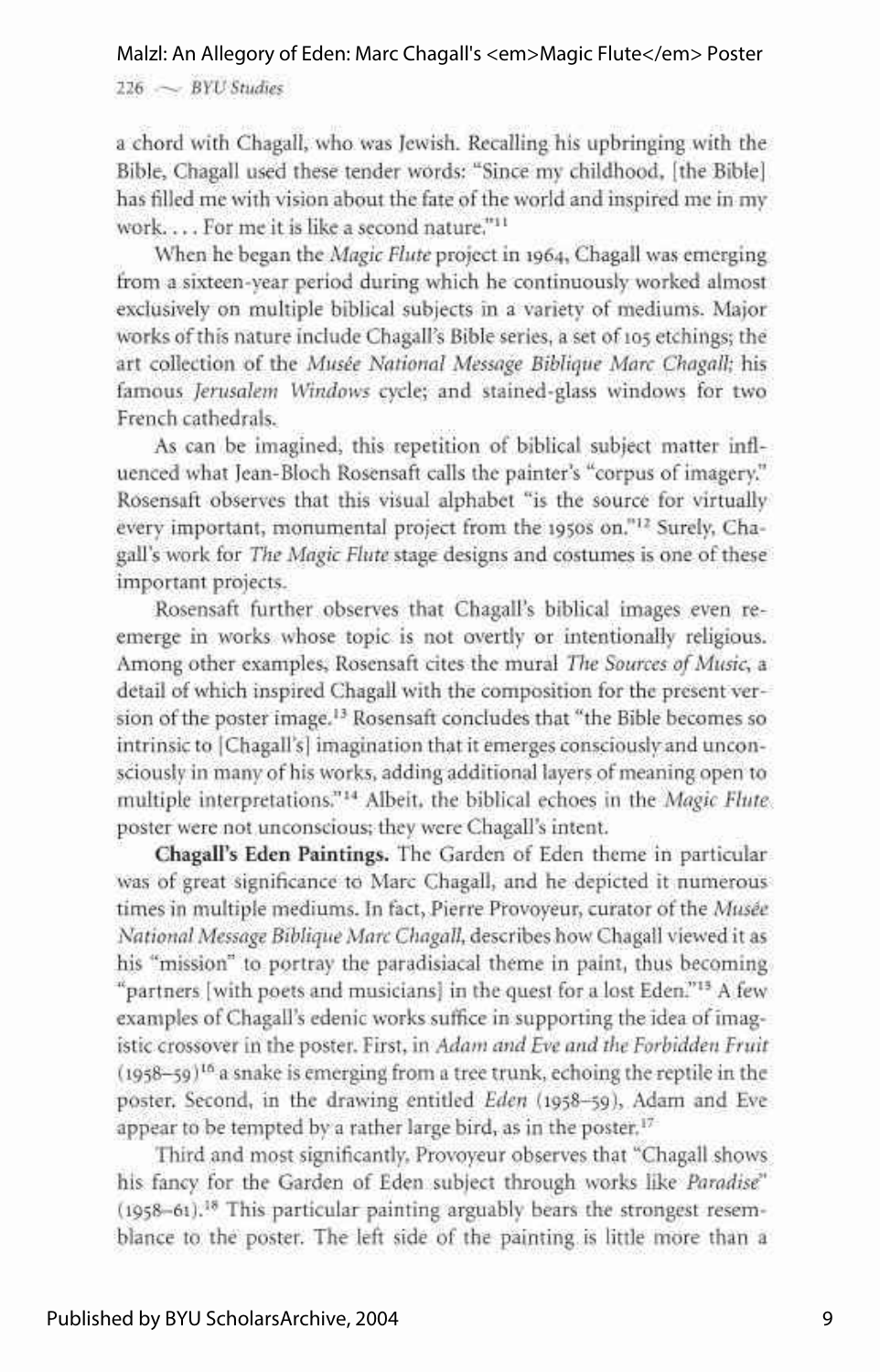*Marc Chagall's* Magic Flute Poster <= 227

slightly rearranged version of the *Magic Flute* poster. It features two lions, a bird, a winged figure, and a snake spiraling up a tree, all of which surround Adam and Eve in a lush and colorful garden-like environment.<sup>19</sup> These examples provide sufficient evidence that Chagall intentionally reused his biblical symbols in the poster.

Chagall himself hinted at his belief in a direct relationship between the Bible and *The Magic Flute:* "I adore Mozart.... He's a God, and *The Magic*  Flute is divine<sup>"20</sup> and "I believe in the truth of the Bible, as I believe in the truth of Mozart."<sup>21</sup>

**Edenic Symbols** in **the Poster.** Provided with this background, a closer study of the *Magic Flute* poster as a Garden of Eden parallel reveals many similarities. First, the scene is set within a forest, or garden-like environment. Second, the image features all of the essential elements that define the Garden of Eden event: there is one element that represents Evil, another that represents Good, and an amorous pair around which the scene revolves. In this interpretation, the snake is the infamous biblical symbol of Evil. Although the serpent plays only a marginal role in the opera, it characterizes the poster scene as an allegory of the account in Genesis. Had Chagall merely wanted to include a symbol of evil, surely the Queen of the Night would have sufficed. But he also included the snake, thus allowing the viewer to read the scene in two ways—one narrated by the libretto and another informed by the Bible. Moreover, in a Garden of Eden reading, the dove with the red triangle might serve as a symbol of Deity. In his overtly biblical illustrations, Chagall usually reserves the apex of the composition for the presence of God, whether disguised as a circle, a beam of light, God's name in Hebrew letters, or any combination of these<sup>22</sup> (fig. 3). The upside-down triangle might be interpreted as another symbol for God's presence.

The Queen and the snake refer to Satan within the edenic context. They are placed as a physical barrier between God's sphere and that of Adam and Eve, represented by the lions. The lions also make greater sense in this interpretation. In the Garden of Eden account, Adam was made ruler over all animals; the lion is the "king of beasts." Finally, in establishing the biblical validity of the lions, it is imperative to consider Chagall's previous use of this animal. Although lions never appear in any of the artist's secular works, they frequently inhabit his biblical scenes. A few examples support this point: *The Prophet Elijah, Bezaleel, The Synagogue of Vilinus, White Crucifixion,* and *The Prophecy of Isaiah.* The presence of lions in only his biblical works illustrates that Chagall intended the lions in the poster to carry a sacred symbolic meaning.

Clearly, Chagall composed the main characters of the *Magic Flute*  poster in the guise of animals who can be interpreted as the main figures